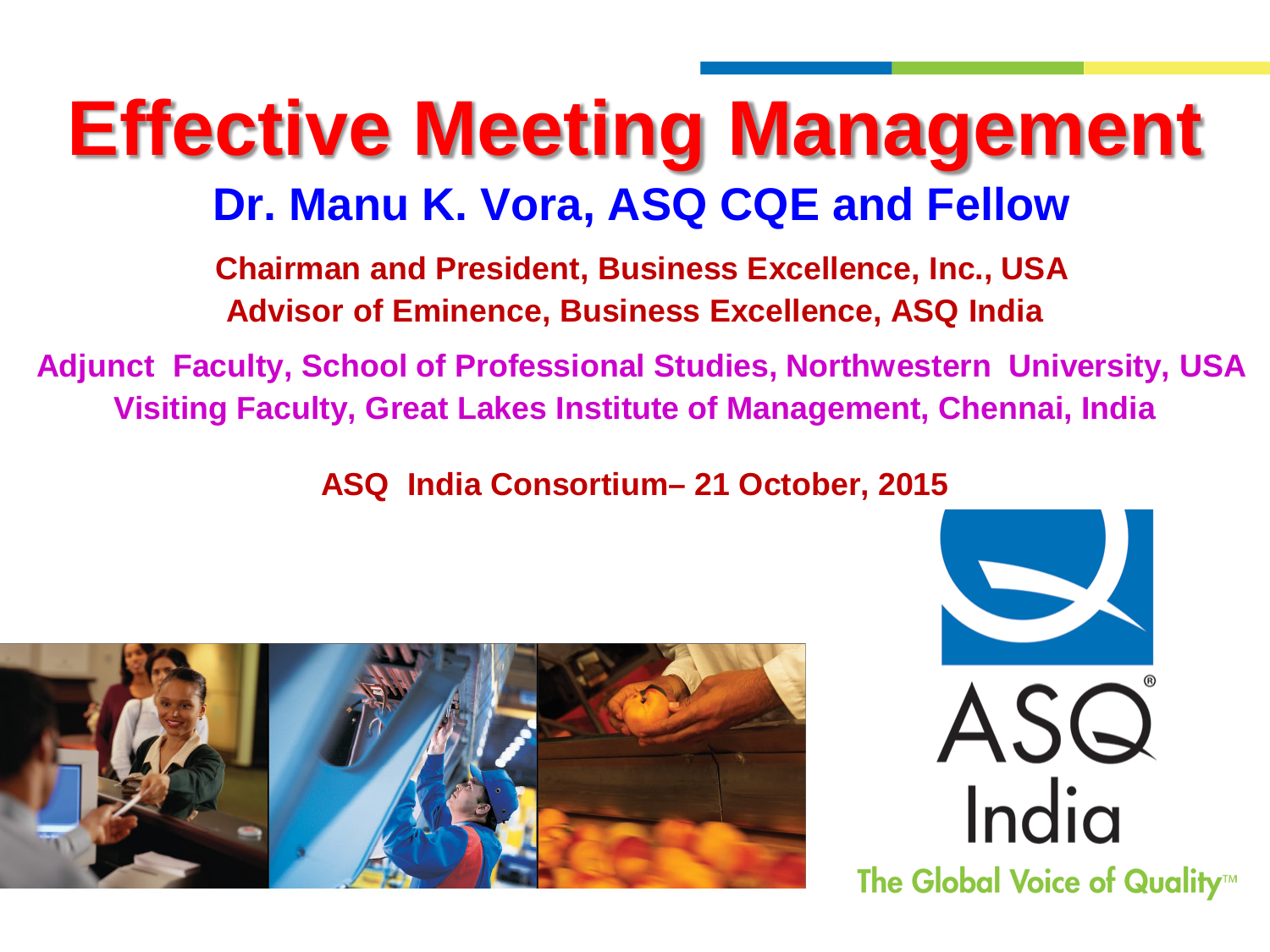#### **Meeting Management Process**



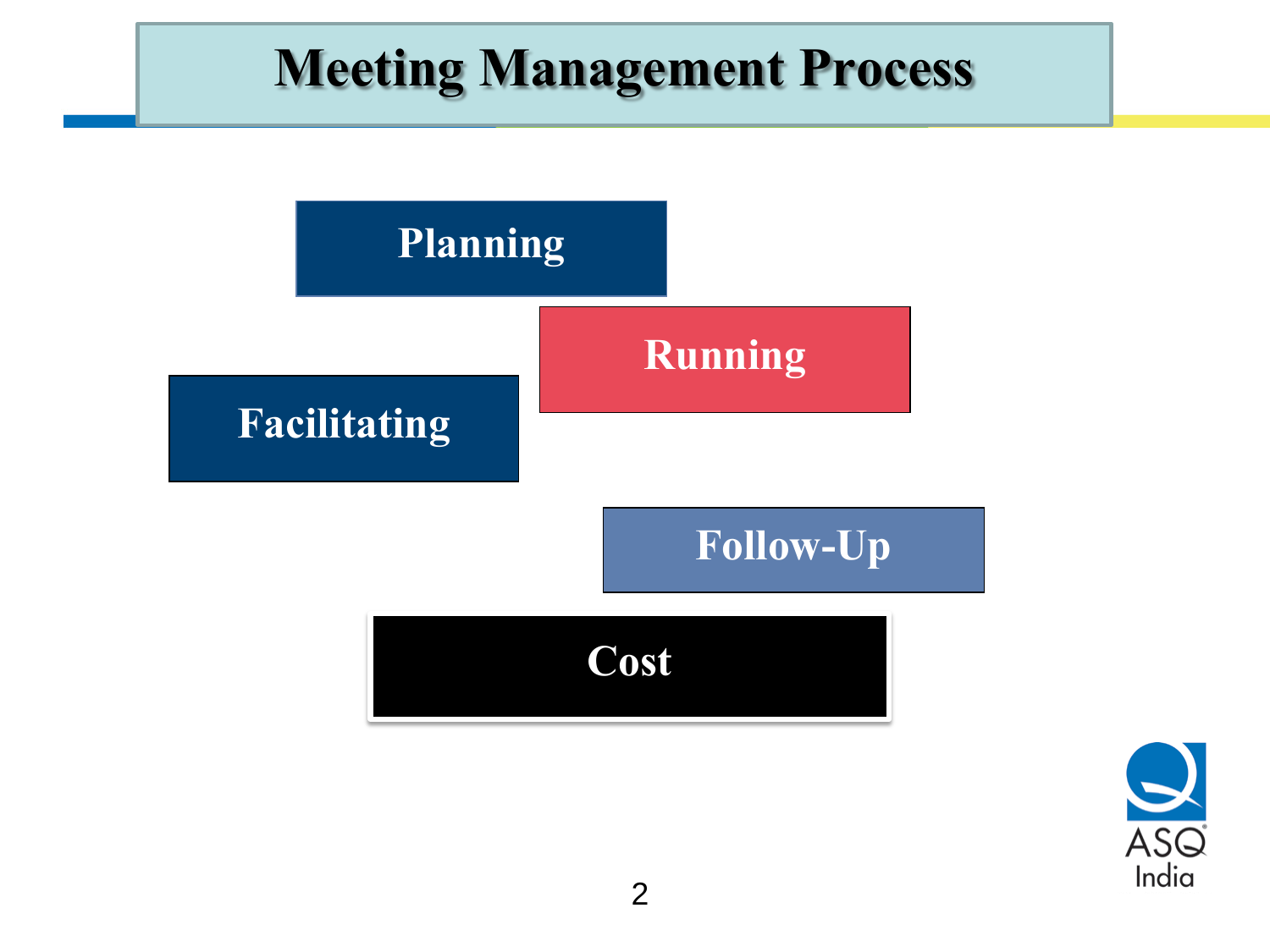## **Meeting Management Questions**

- Should one call a meeting **Randomly**?
- Do you require a meeting **Agenda**?
- Should the meeting start **On Time**? **End on Time?**
- Do you think running a meeting requires **Preparation**?
- Why do you need a meeting **Facilitator**?
- Why to **Evaluate** the meeting?
- Do you think meetings are **Free**?

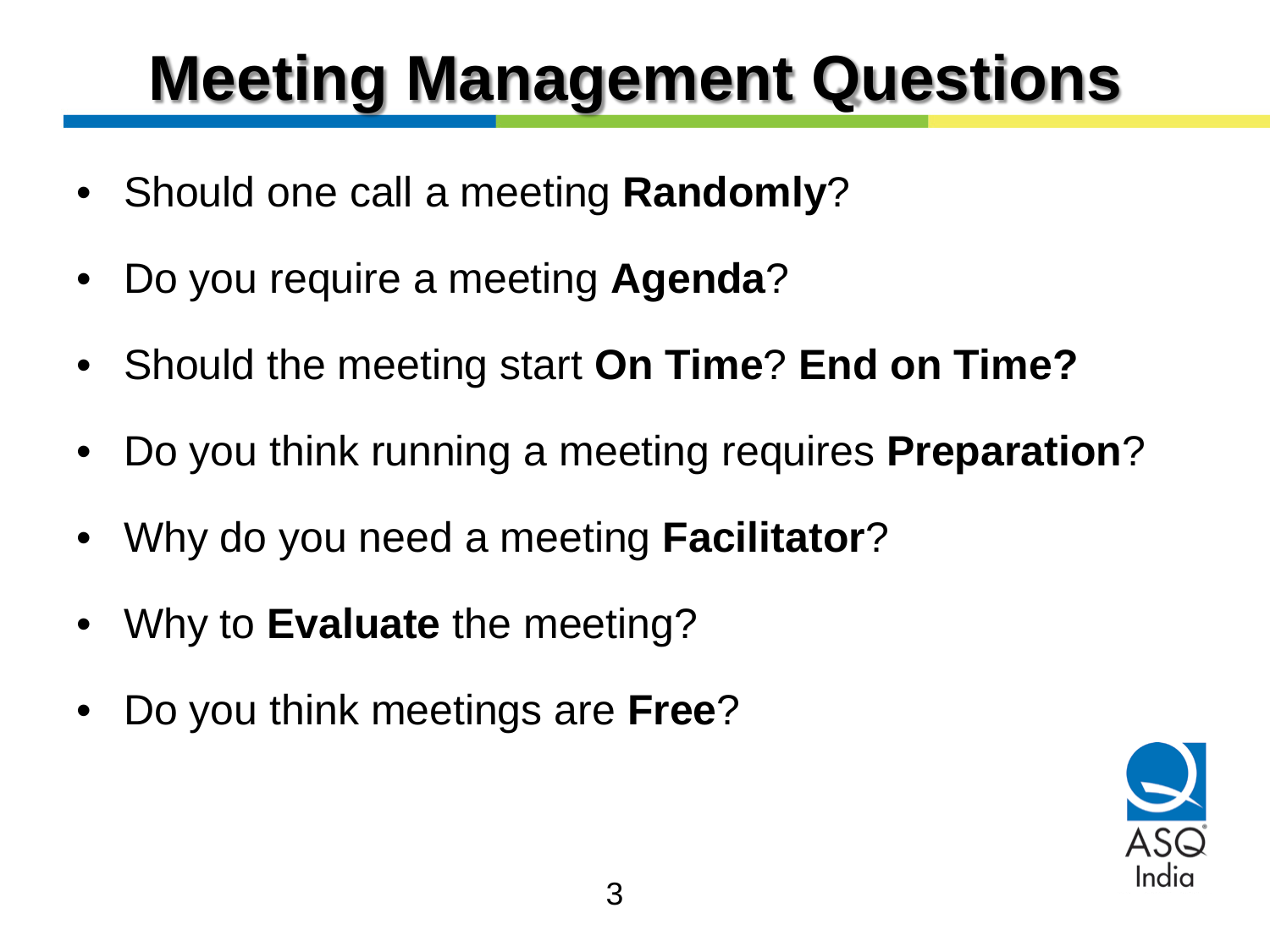#### **Effective Meetings - The Deming Cycle**

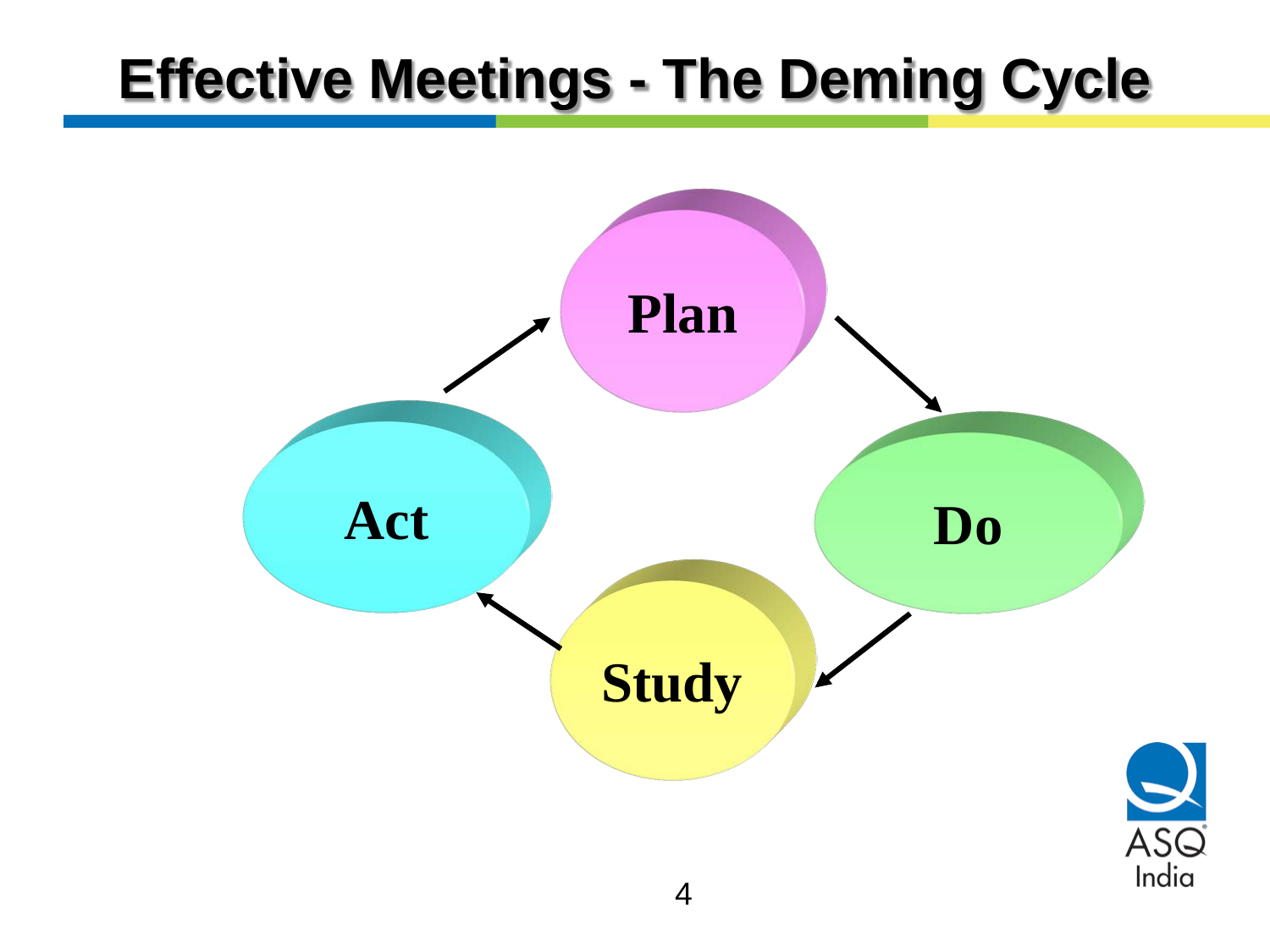# **Meeting Planning**

#### Establish the **Need** for a meeting:

#### – **Why to have a meeting?**

- Looking for information from customers
- Understand customer needs
- Share your product/service information
- **Don't call a meeting when another method would work – memo, e-mail, or telephone call**
- **Question the need and frequency of meetings**
- **The Next Steps:**
	- Define Purpose of the meeting **(P)**
	- Define Agenda for the meeting **(A)**
	- Define Time Limit for the meeting **(L)**

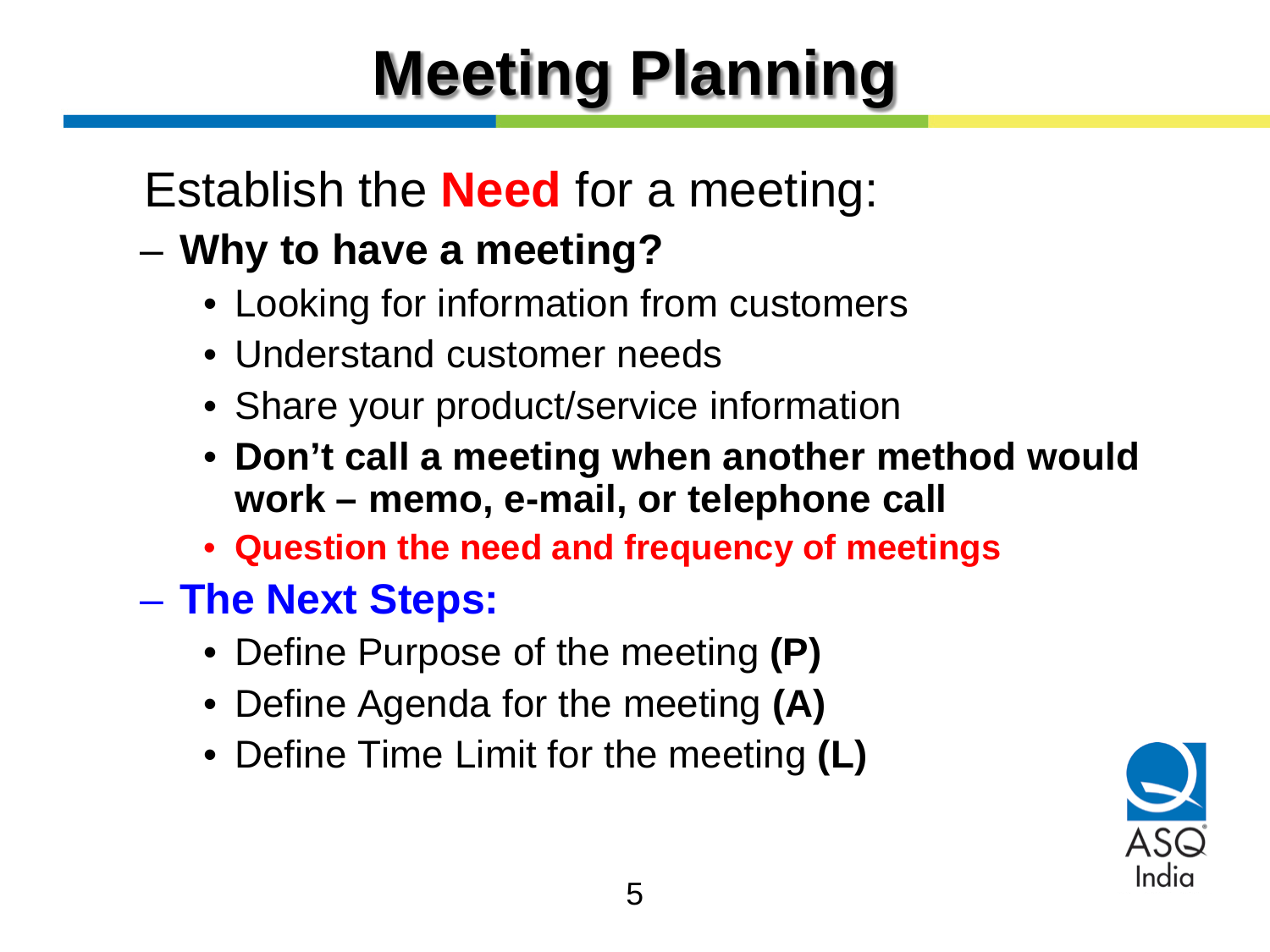# **Meeting Planning**

#### – **Appropriate Audience:**

- Who needs to attend?
- Include only the right participants who has something to contribute
- Inform the audience in advance with high-level agenda
- **Appropriate Roles for Attendees** (large group meeting):
	- Assign a Scribe to take notes
	- Assign a Facilitator to keep the meeting on track

#### – **Meeting Preparation (Critical):**

- Identify date, time, place, and equipment
- Gather relevant information
- Prepare meeting package with relevant information
- Send appropriate information in advance to all attendees
- Create Agenda with Meeting Purpose
- Rule of Thumb **1 hour meeting, 10 hours of preparation**

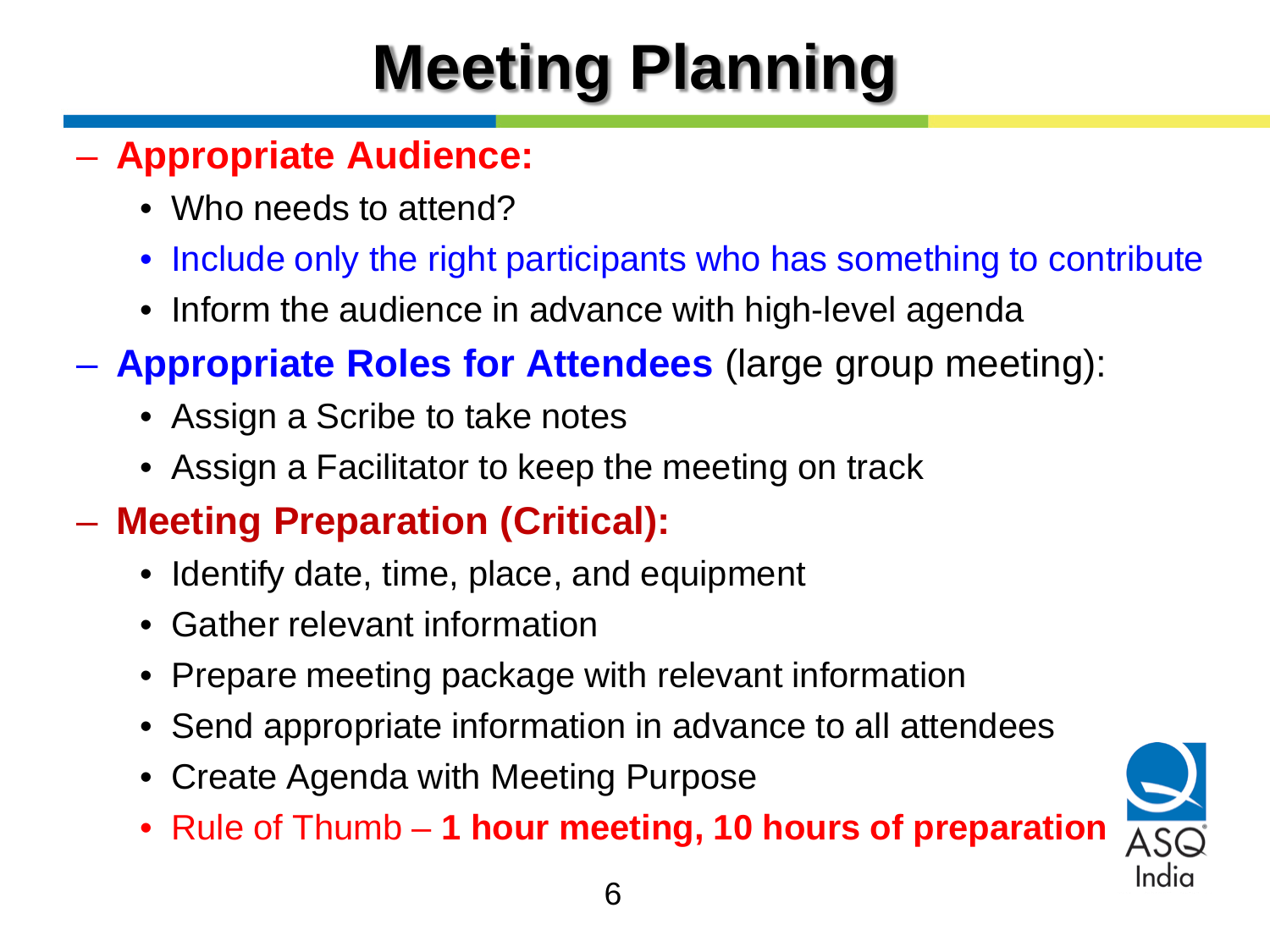## **Running Meeting**

- Discuss agreed upon **topics of the agenda**
- **Review Action Items** from previous Meeting as appropriate
- Listen to the customer/stakeholders and **understand their real needs**
- Capture all **action items** and review them at the end
- **Listen, listen, listen!**

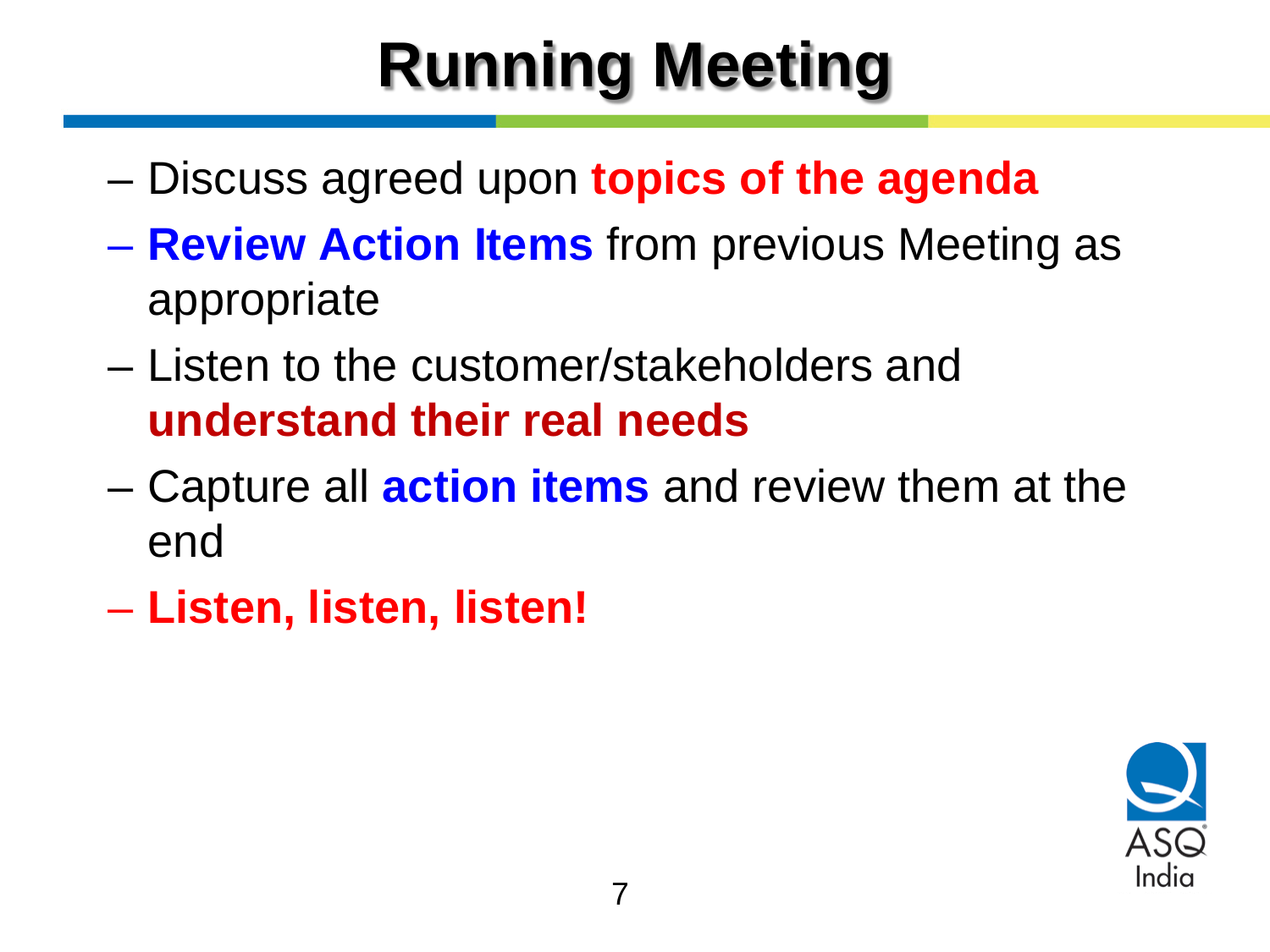# **Running Meeting**

#### **Virtual Meetings:**

- Have a **quick introduction of all attendees with locations** announced
- Go over the **Ground Rules:**
	- $\checkmark$  Clarify protocol (one person speaks at a time)
	- $\checkmark$  When speaking announce your name
	- When not speaking keep your phone on mute to avoid call disturbance
	- **∠Do not dominate the conversation** say your piece concisely and let others share their ideas **(Be Brief)**
	- **Conduct yourself as a business professional**

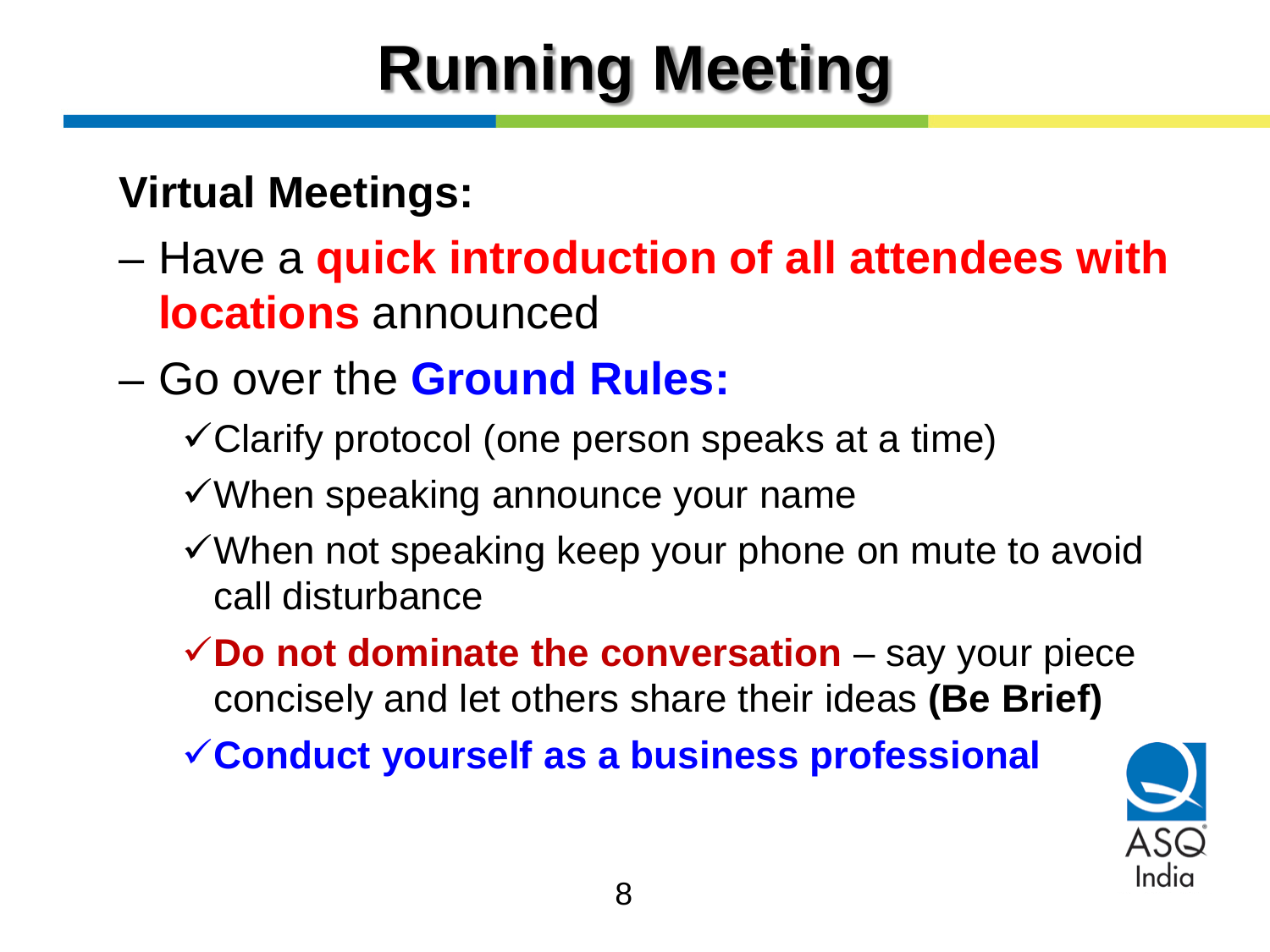## **Meeting Facilitation**

- **Draw out attendees to share their ideas skillfully**
- If facilitating, when one person is dominating the meeting, direct attention to other attendees
- Pay special attention to what **customers are really saying**
- Keep the meeting focused on the **objectives** and stay on the **meeting agenda**
- Facilitate discussion and agreement to keep things moving
- In a large group meeting, if you are the designated **scribe capture main items during the meeting**
- Reiterate key decisions and action items for common understanding – **must provide closure at the end**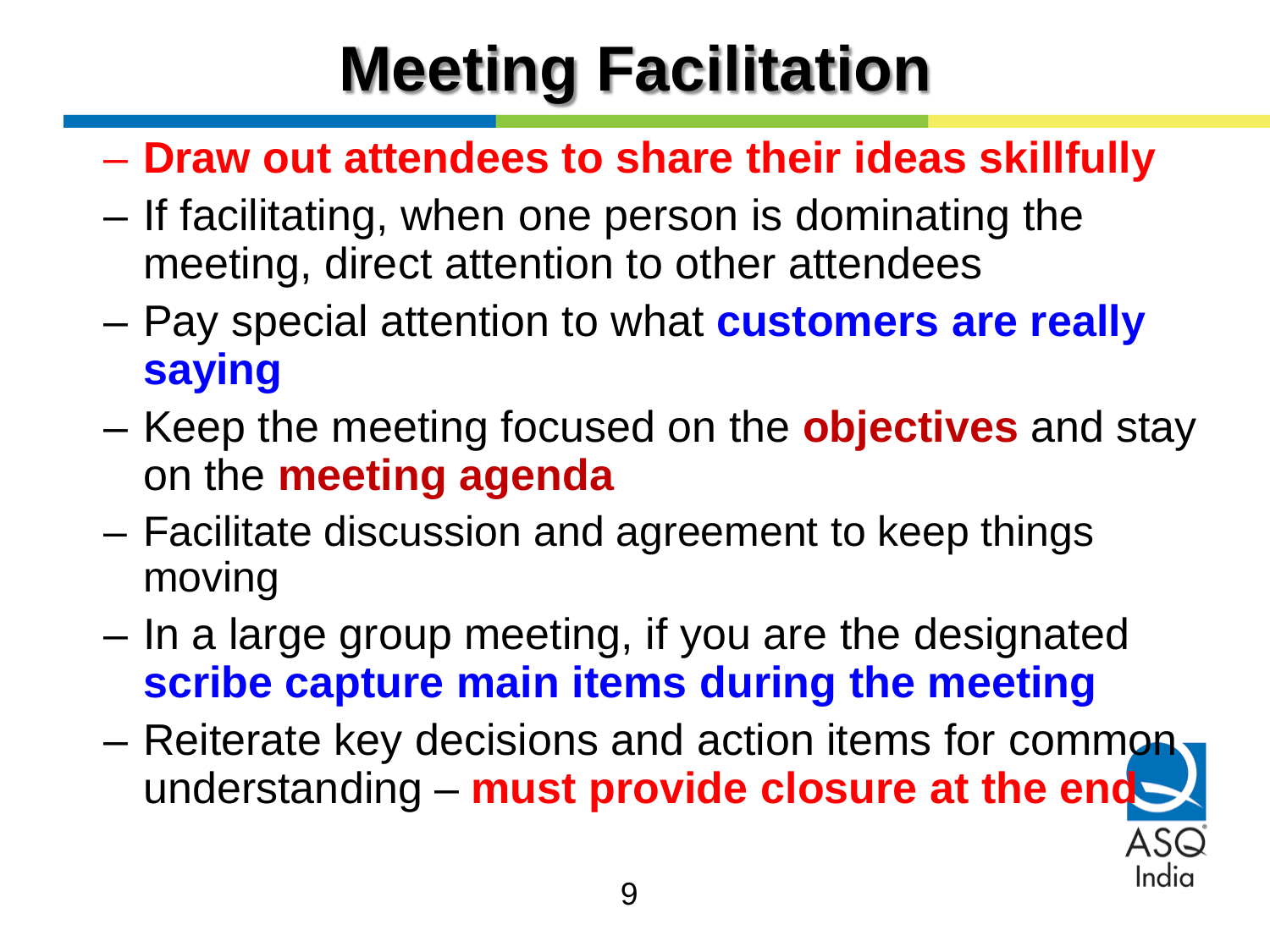## **Meeting Evaluation**

- Always keep **5 minutes** at the end to do a quick evaluation of the meeting
- Ask **three simple questions**:
	- What worked well
	- What did not work well
	- What can be improved for a future meeting

 *Summarize all feedback and include with the Meeting Minutes for send out*

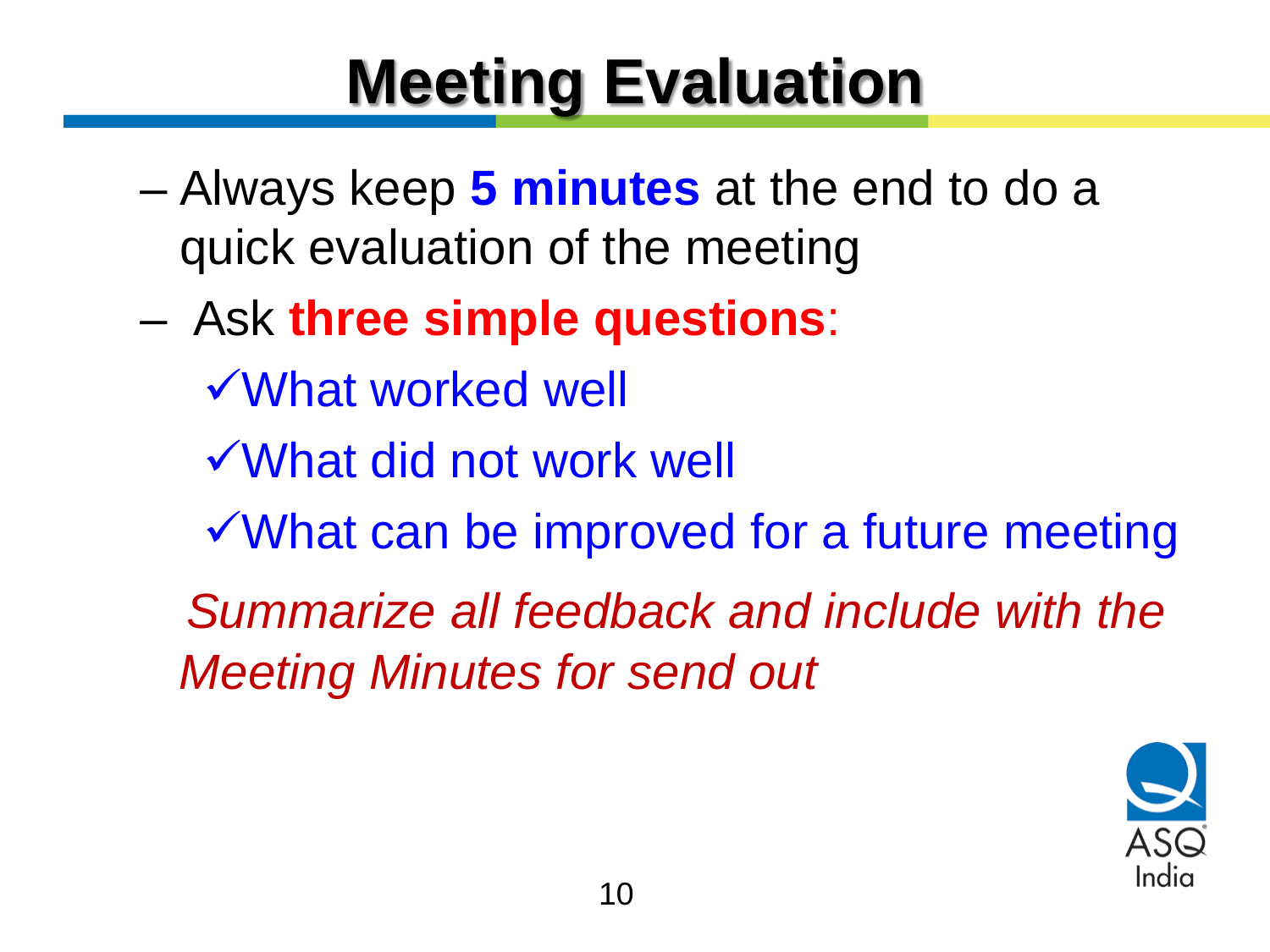## **Meeting Evaluation Form**

#### **Date**

- **1). Things worked well today (use bullets):**
- **2). Things did not work well today (use bullets):**
- **3). Things need change for the subsequent meetings (use bullets):**



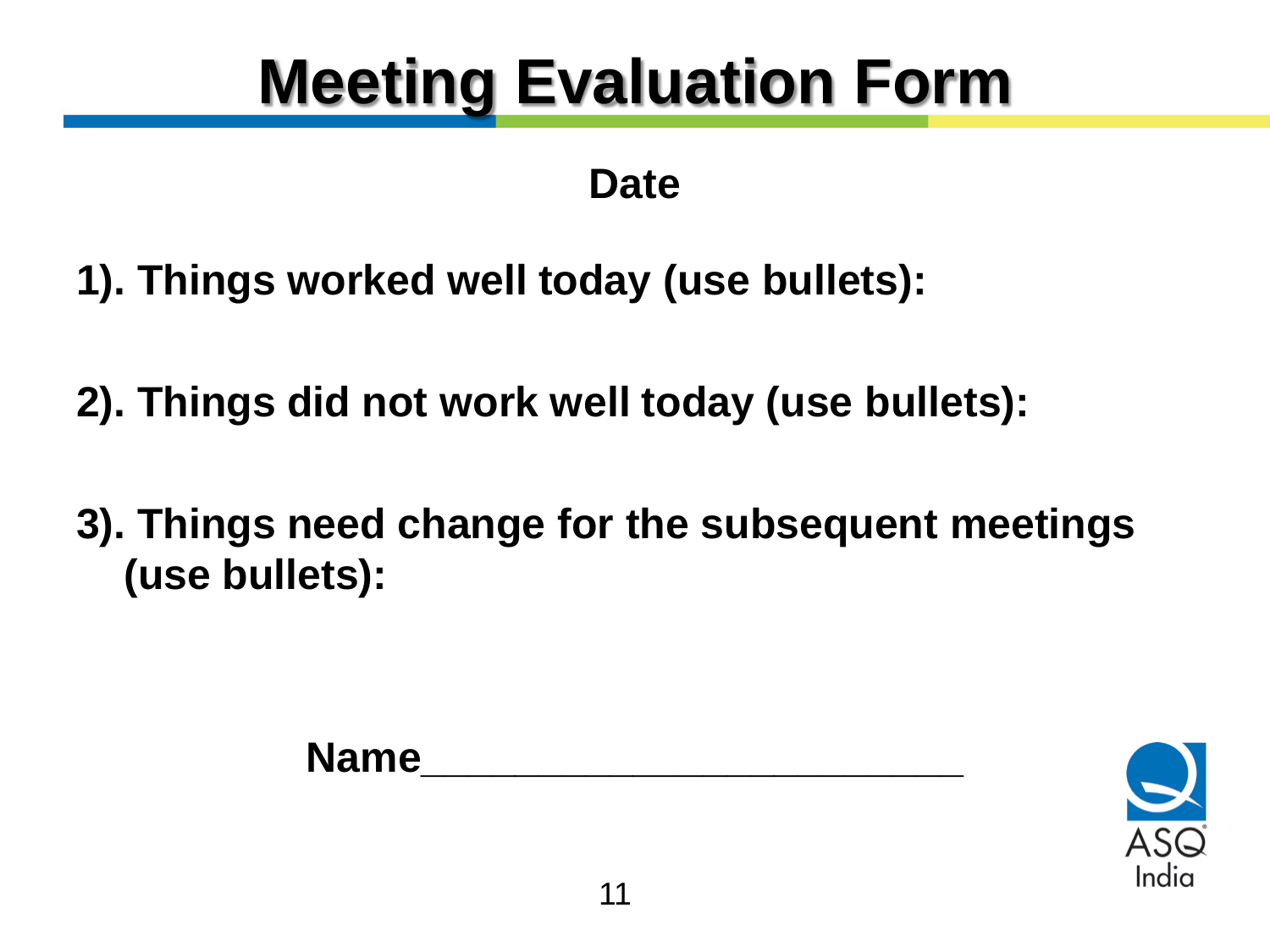# **Meeting Follow-Up**

#### **Meeting Minutes/Notes (Meeting Summary):**

- Capture meeting date, time and place
- Capture who attended the meeting
- Capture **key discussion points**
- Capture **key decisions reached**
- Capture **key action items (who, what ,when, etc.)**
- Put together **meeting notes** within **24-48 hours** of the meeting
- Include **meeting evaluation summary with meeting notes**
- **Keep meeting minutes brief and focused**
- Maximize email collaboration, document sharing, and **work between meetings**

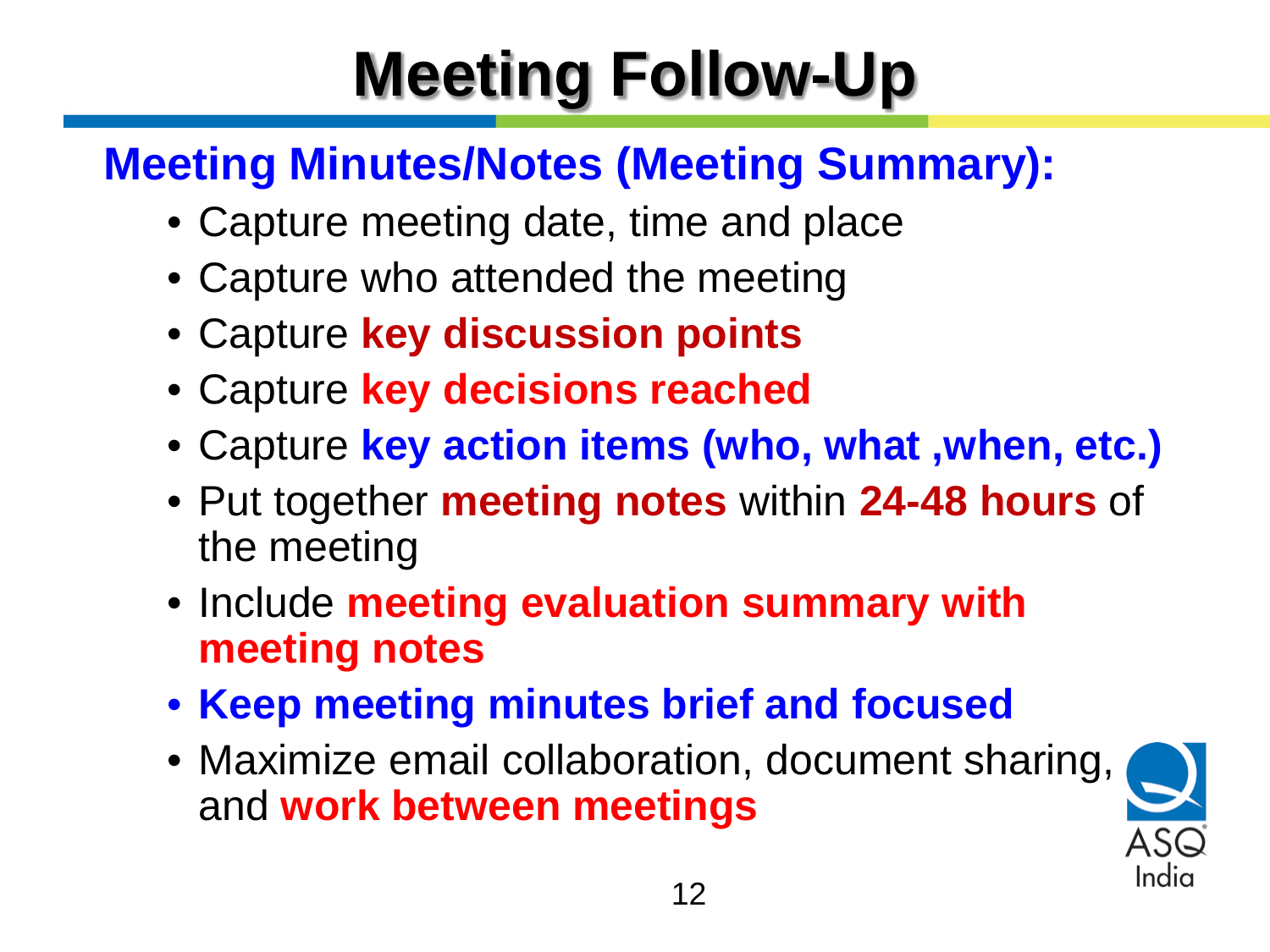### **Meeting Minutes Sample**

**Date:**

**Time:**

**Place:**

**Attendees:**

**Key Discussion (use bullets)**

**Key Decisions (use bullets):**

**Action Items (AI Table - AI #, Date opened, What, Who When):**

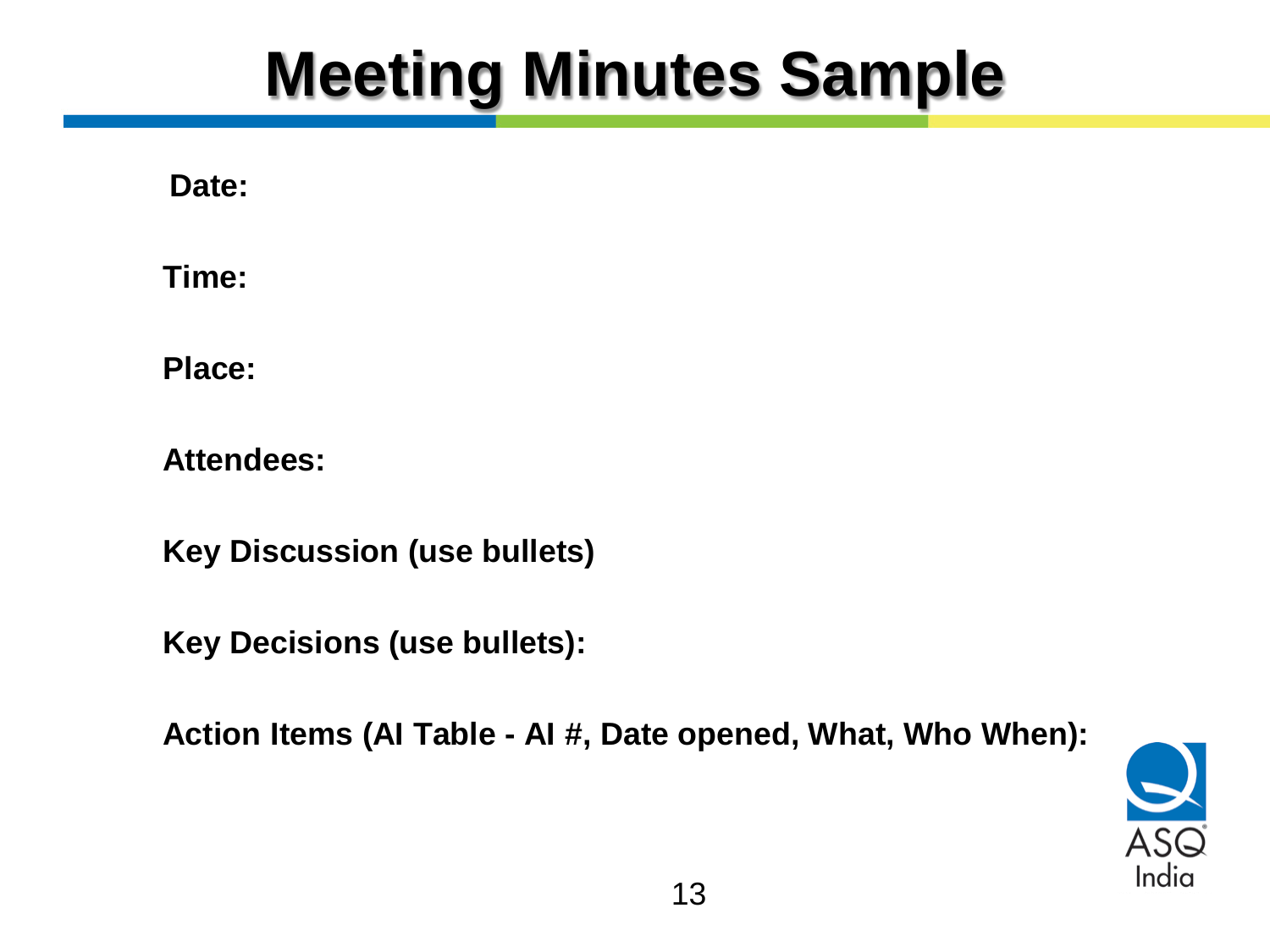# **Meeting Cost**

- Attendees' salaries (pro-rated for meeting)
- Conference room or hotel space rental
- Gallons of coffee/tea consumed
- Food consumed breakfast, lunch, or dinner
- Travel and lodging for attendees
- Do a **cost-benefit analysis** for a meeting (for hosting or for attending)
- **Loss of organizational productivity**
- **Adverse impact on work-life balance – wasted meeting time made up by staying late or taking work home**
- **Opportunity Cost – time spent in non-productive meetings could be used to work on customer and organizational issues**

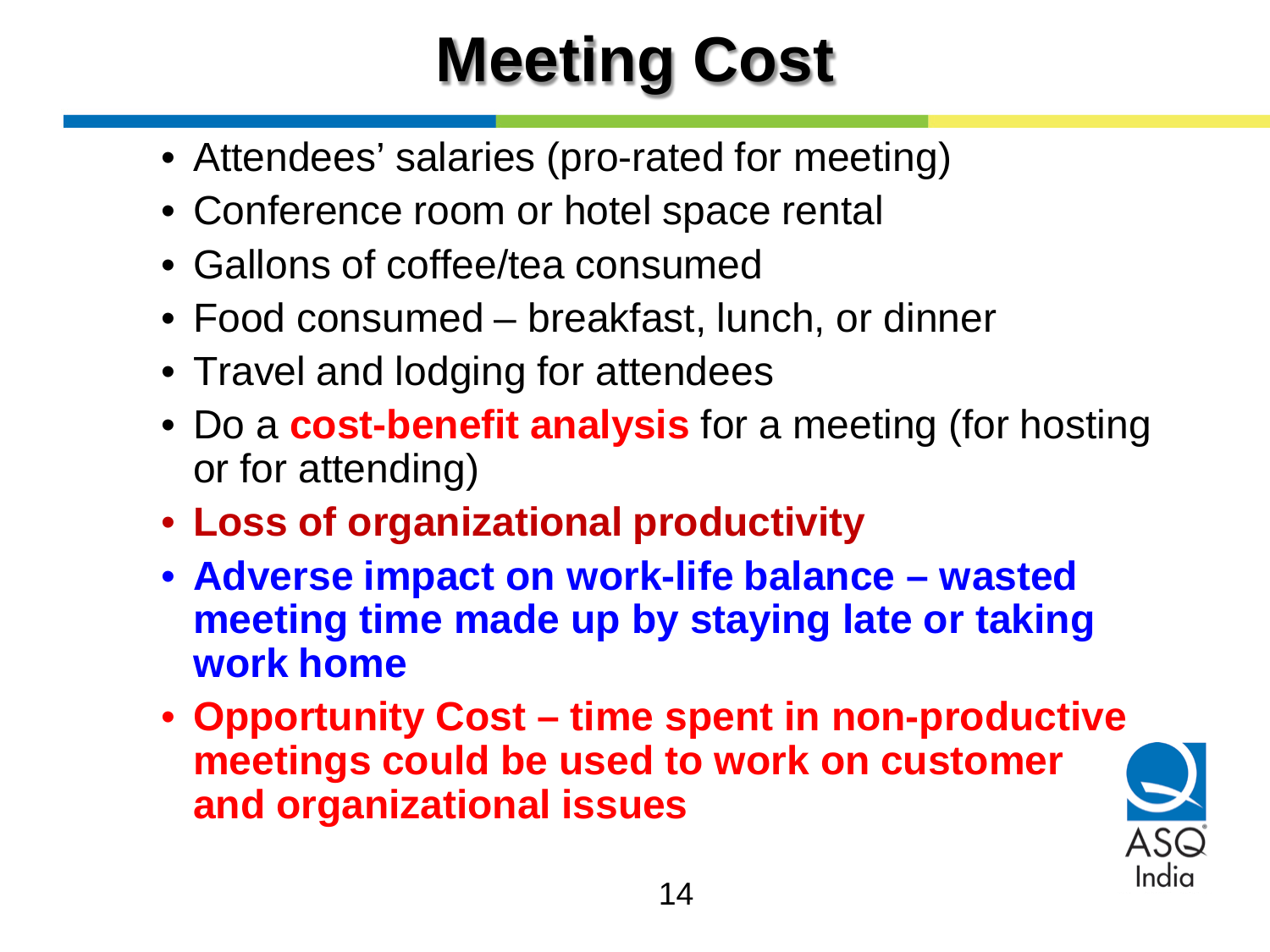## **Best Practice - Effective Meetings**

#### **Death By Meeting** (Internal Meetings)

- Meetings are generally **boring**
- Meetings are generally **unproductive**
- Use appropriate Meeting types:
	- The Daily Check-in (huddle, **5 minutes,** standing up)
	- The Weekly Tactical (**90 minutes**, issues of immediate concern)
	- The Monthly Strategic (**3 hours**, few critical issues)
	- The Quarterly Off-Site Review (**1-2 days,** strategy, team, personnel, competition and industry)

 *Source: Patrick Lencioni, Death by Meeting, 2004*

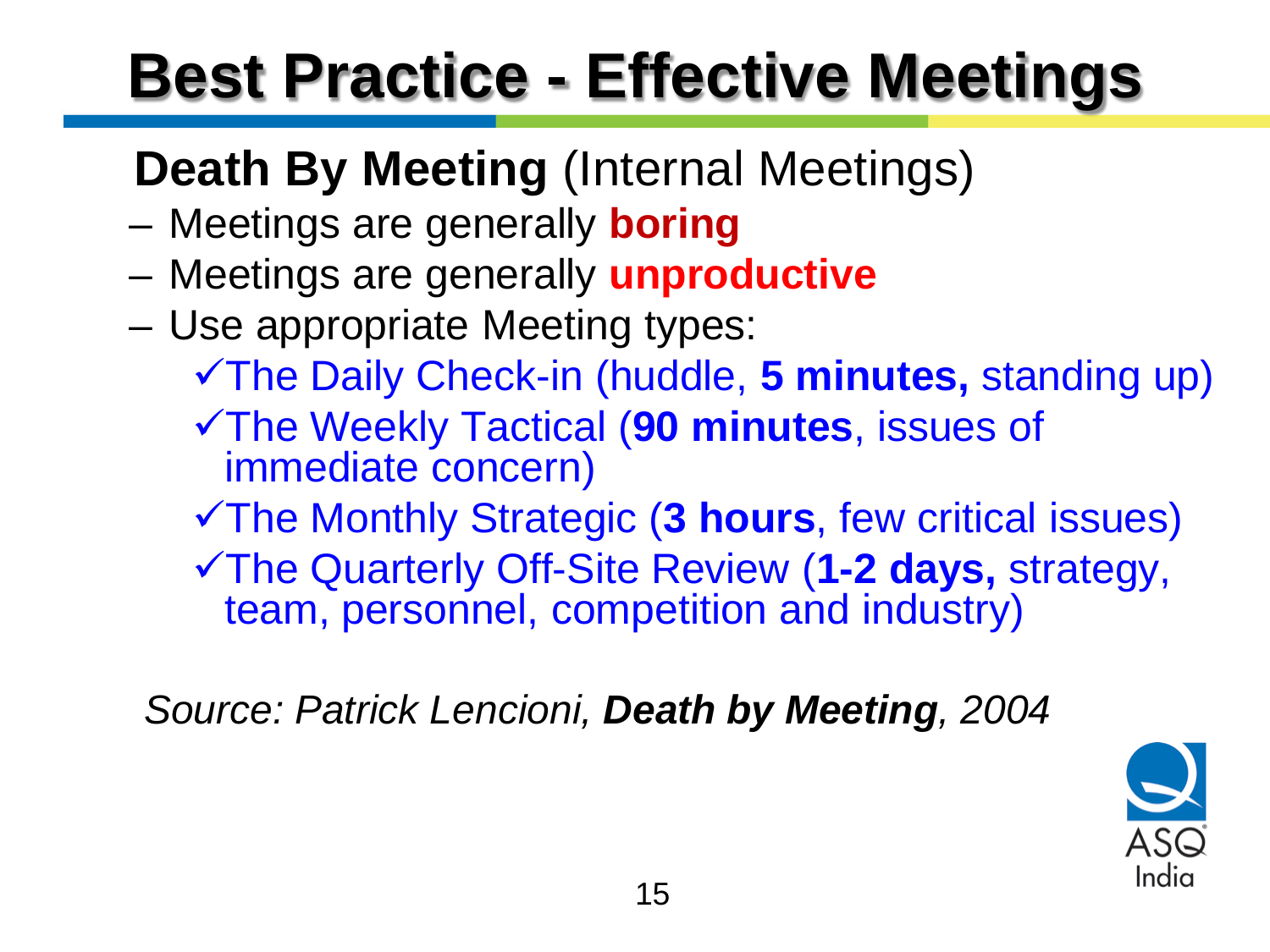# **Tips for Effective Meetings**

#### • **Avoid Time Waster Meetings:**

- Make sure it's a working meeting.
- Don't attend unless there is a set agenda.
- **Can the problem be solved or decision reached without a meeting?**
- Does the meeting have a set ending time?
- **Telephone Meetings:**
	- Keep calls short; stand during call **treat calls as business meetings**
	- Start by announcing **goals** for the call
	- Don't put your feet up
	- Have something in view that you're waiting to get to next activity
	- **Keep smiling!**

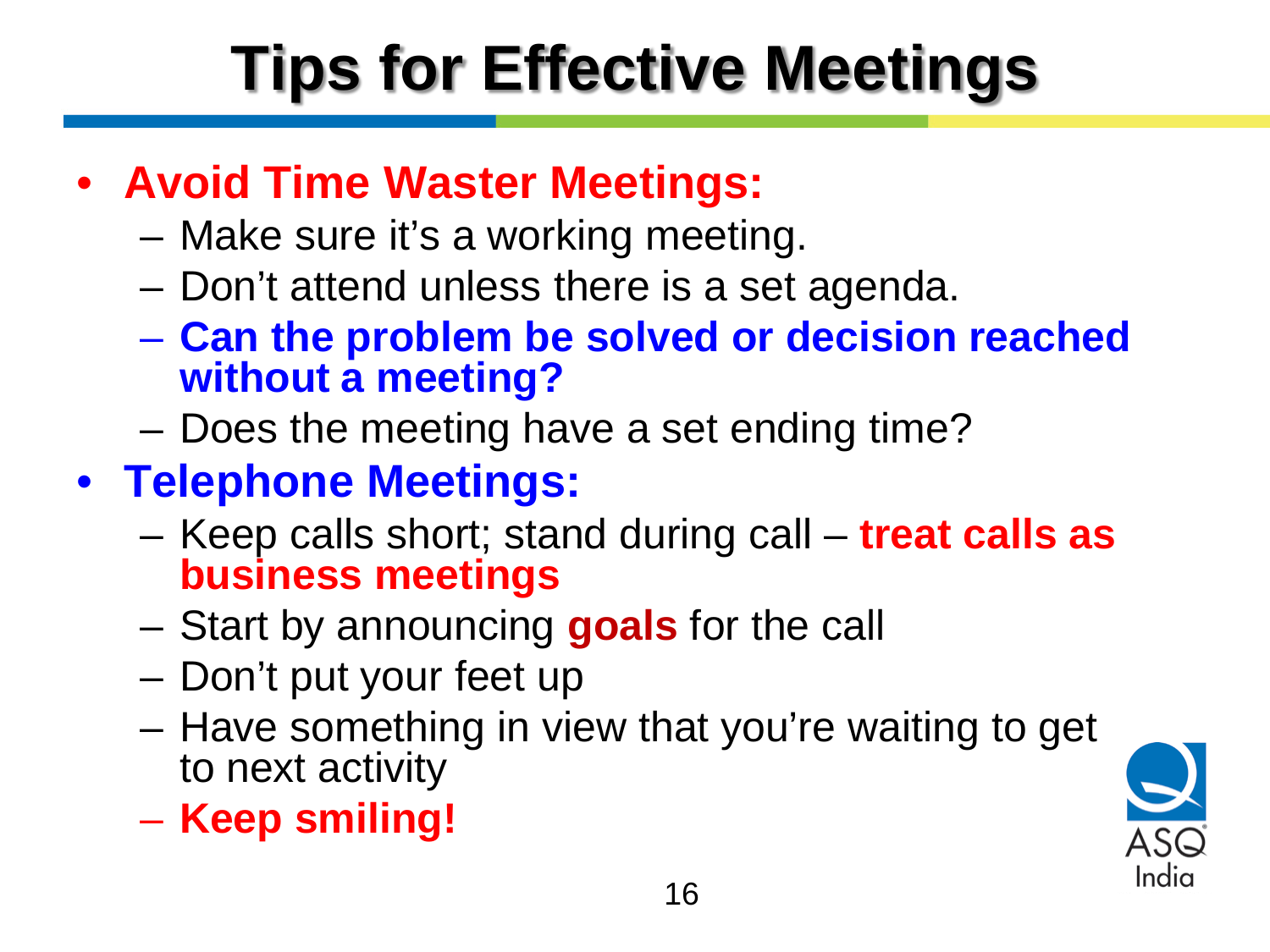# **Meeting Management Summary**

#### *Effective Meetings:*

- □Establish the **Need** for a meeting Define Purpose **(P)**
- Define Agenda **(A)**
- Set Limit **(L)**



- □Invite appropriate audience
- □Designate a Scribe & a Facilitator
- Conduct Meeting **Evaluation**
- □ Provide Quick Meeting Summary with key discussion and action items on a timely basis
- For effective meetings, need **P**lanning, **P**articipation and **F**ollow-up (**PPF**)

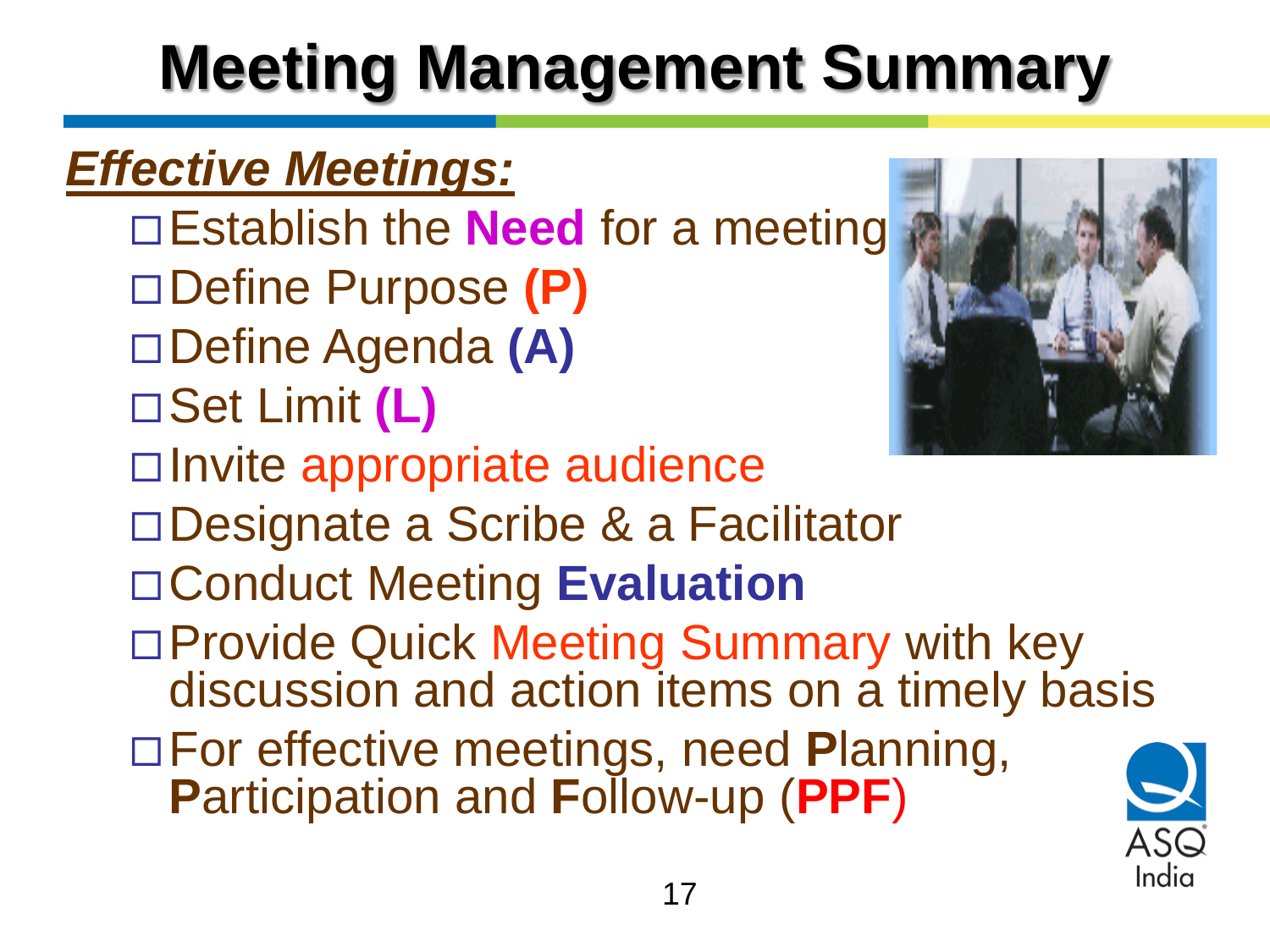## **Effective Meetings - Key References**

- Lencioni, P. (2004), *Death by Meeting***,**  Jossey-Bass, San Francisco, CA.
- Morgan, N. (2006), *Running Meetings,* Harvard Business School Press, Boston, MA.

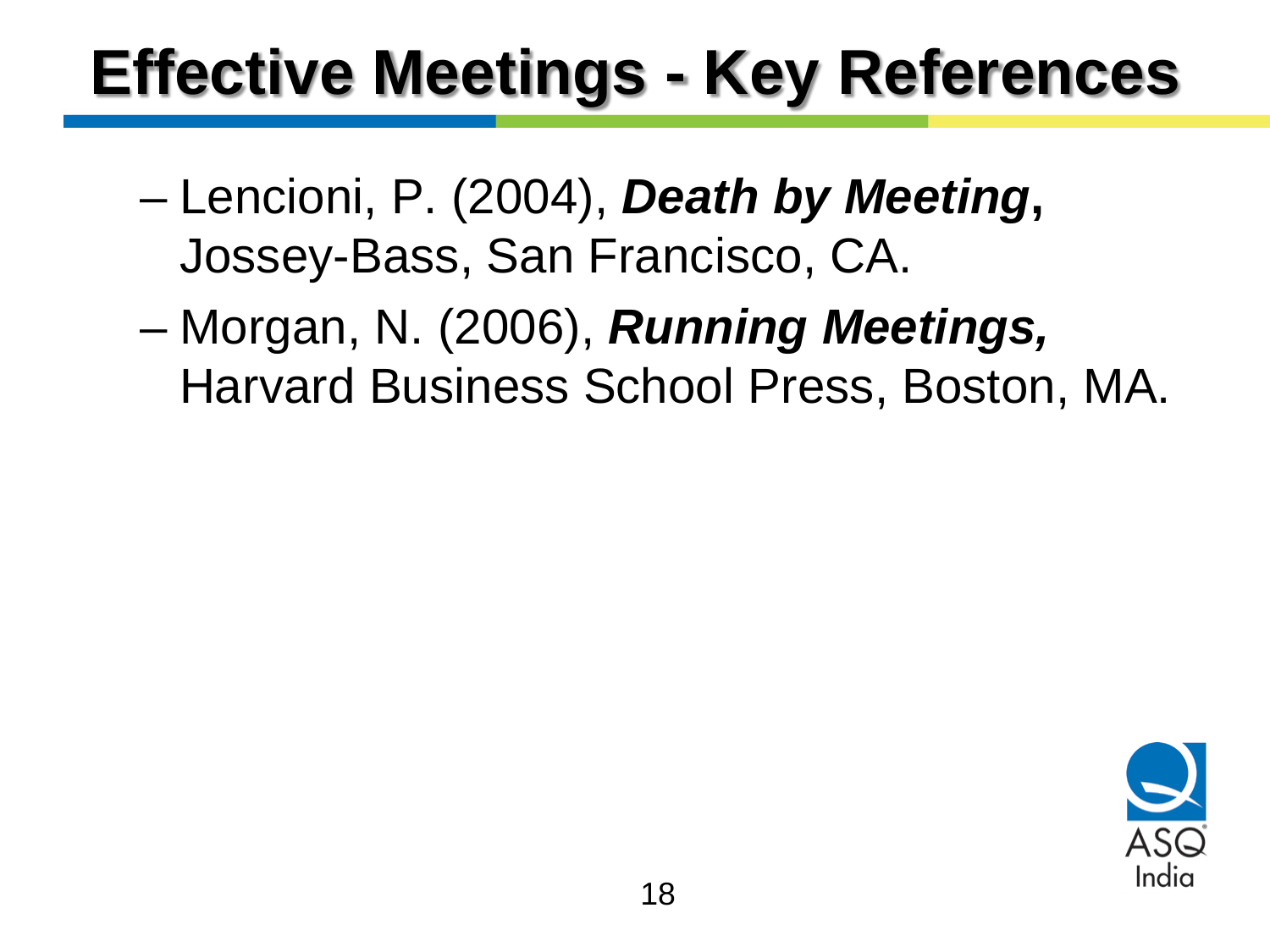## **Special Thanks to Leaders…**

- **Dr. G. N. Pandey,** VC, Arunachal University of Studies, Namsai, Arunachal Pradesh
- **Dr. Vedvyas Dwivedi,** Pro-VC, C. U. Shah University, Surendranagar, Gujarat
- **Dr. Hemant C. Trivedi,** Director and Professor, Pandit DeenDayal Petroleum University (PDPU), Gandhinagar, Gujarat
- **Dr. Vikram Patel,** Principal, Shankersinh Vaghela Bapu Institute of Technology (SVBIT), Gandhinagar, Gujarat
- **Dr. M. K. Soni, Executive Director & Dean, Manav Rachna International University** (MRIU), Faridabad, Haryana
- **Dr. Jeyakar Vedamanickam,** Director, Xavier Institute of Management & Entrepreneurship (XIME), Bengaluru, Karnataka
- **Mr. Adil Patuck,** Chairman, Patuck Institute, Santacruz (E), Maharashtra
- **Dr. R. C. Prasad,** Professor, Pillai Institute of Information Technology, New Panvel, Maharashtra
- **Prof. Victor Gambhir,** President, Jaipur Engineering College & Research Centre (JECRC) University, Jaipur, Rajasthan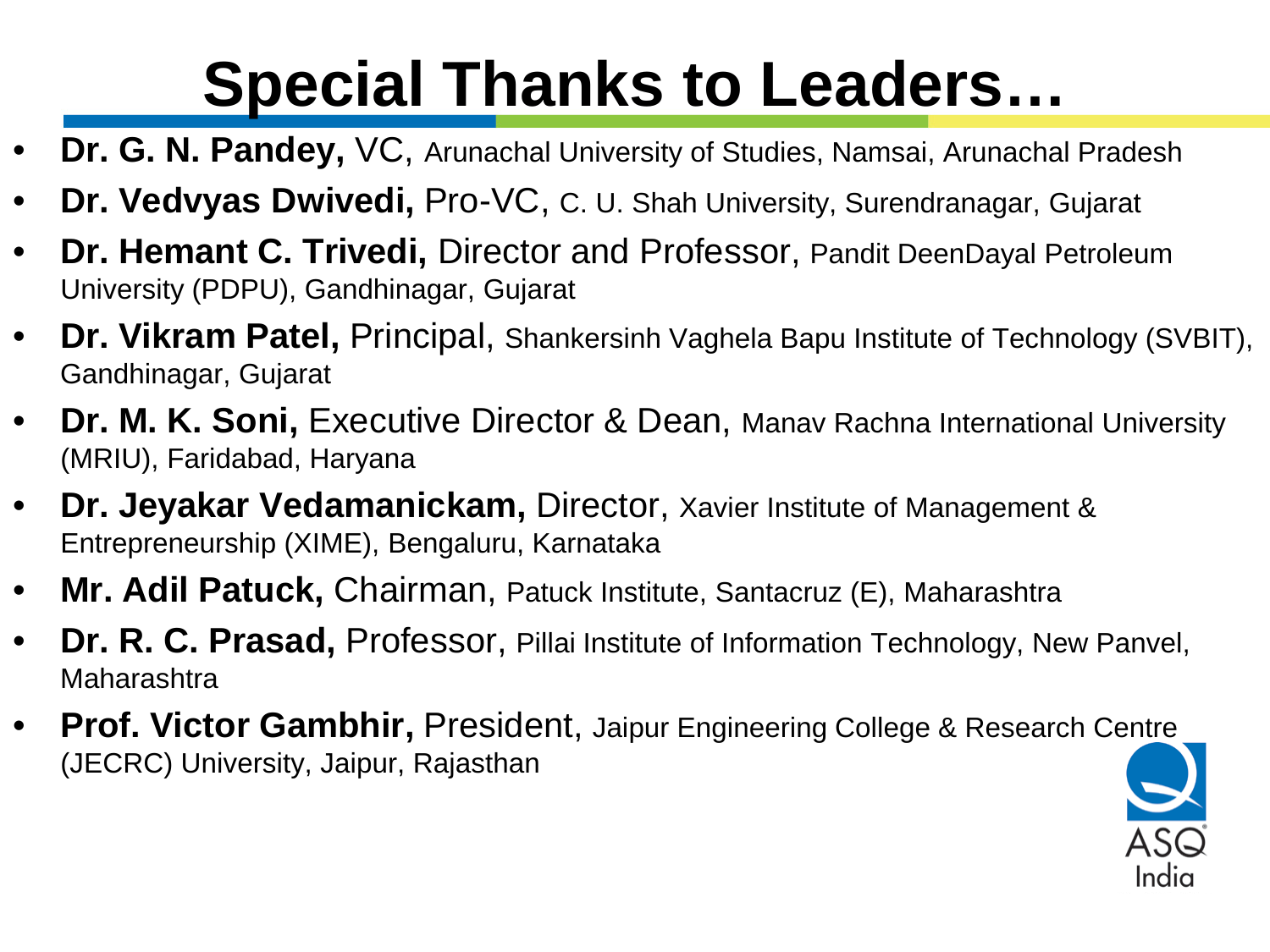### **Special Thanks to Coordinators…**

- **Dr. G. N. Pandey,** VC, Arunachal University of Studies, Namsai, Arunachal Pradesh
- **Prof. Sohil Gadhiya,** Coordinator, C. U. Shah University, Surendranagar, Gujarat
- **Mr. Hari Shukla,** Coordinator, Pandit DeenDayal Petroleum University (PDPU), Gandhinagar, Gujarat
- **Prof. Parth Raval,** Coordinator, Shankersinh Vaghela Bapu Institute of Technology (SVBIT), Gandhinagar, Gujarat
- **Prof. Virender Narula,** Coordinator, Manav Rachna International University (MRIU), Faridabad, Haryana
- **Dr. John Ben,** Senior Assistant Professor, Xavier Institute of Management & Entrepreneurship (XIME), Bengaluru, Karnataka
- **Dr. Meeta Seta,** Principal, Patuck Institute, Santacruz (E), Maharashtra
- **Dr. R. C. Prasad,** Professor, Pillai Institute of Information Technology, New Panvel, Maharashtra
- **Dr. Parul Agarwal,** Dean School of Management, Jaipur Engineering College & Research Centre (JECRC) University, Jaipur, Rajasthan

Additionally:

• **Mr. Ciby James,** Director, ASQ India New Delhi

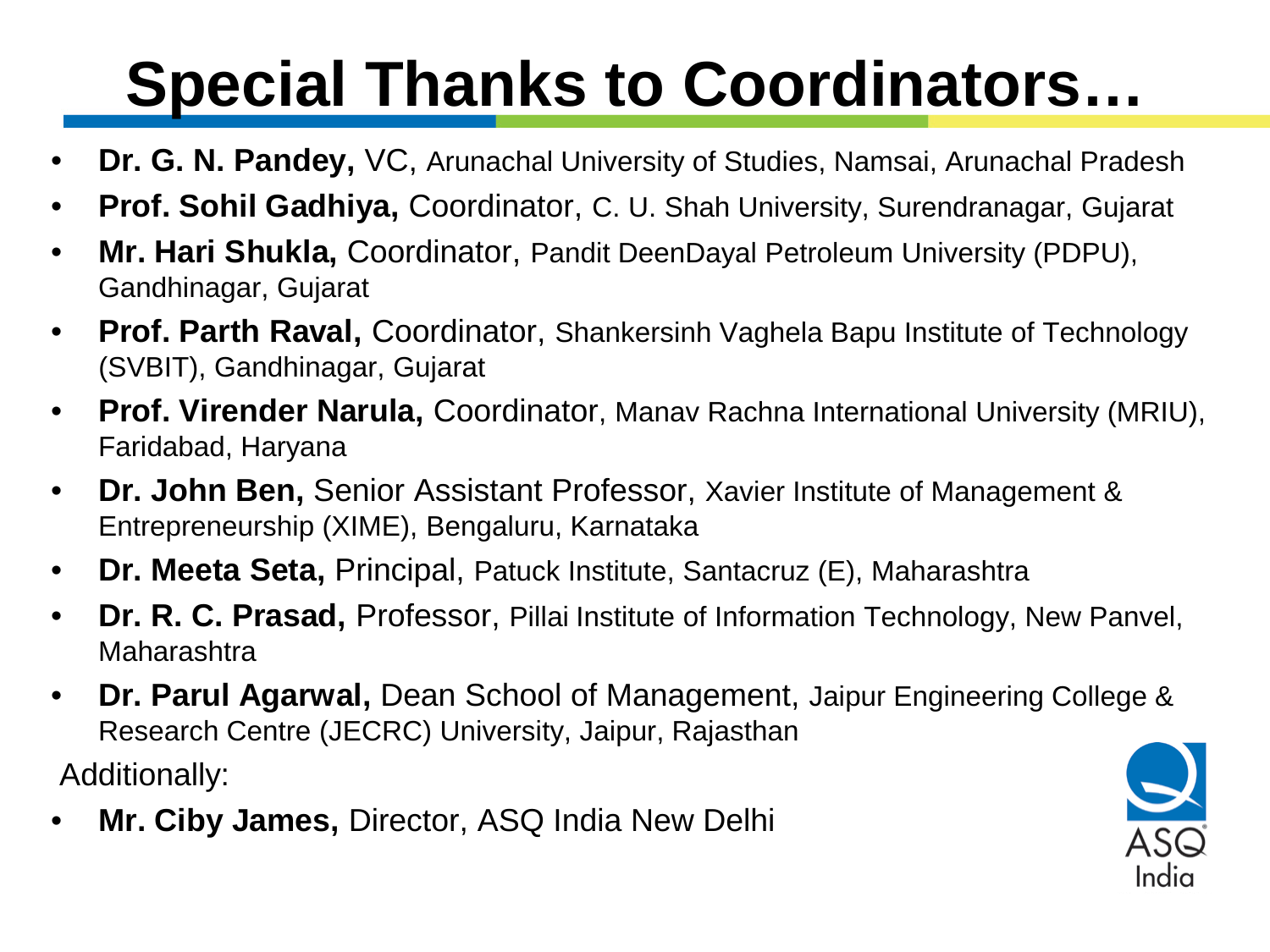### **ASQ India Contact Details**

– Mr. Ciby James, **Director – Education & Community Development** [cjames@asq.org](mailto:cjames@asq.org)

 Address: ASQ India DLF Tower B, Jasola District Centre New Delhi – 110025 Tel: 011 4678 3399 [www.asq.org.in](http://www.asq.org.in/)

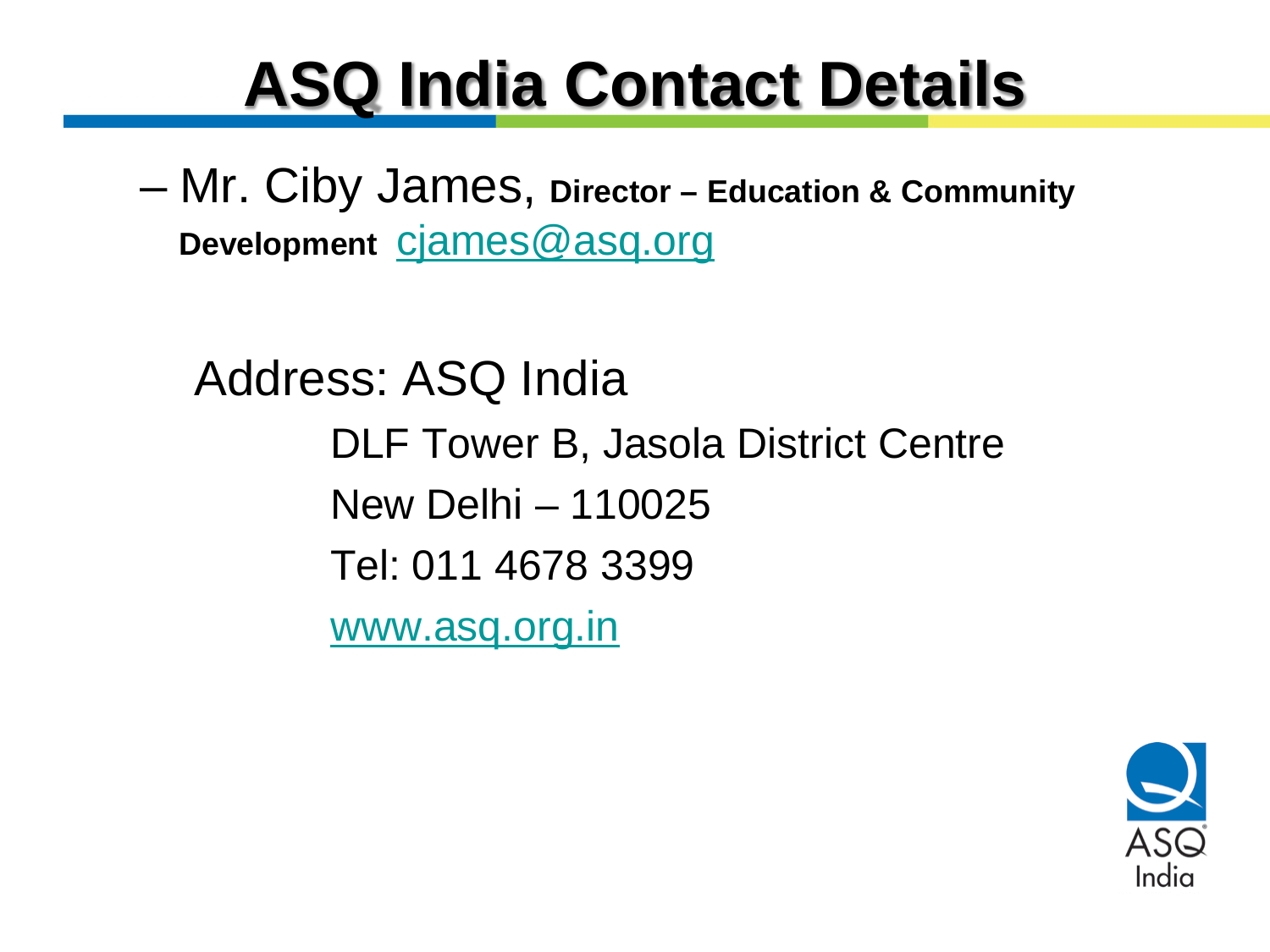### **Upcoming Topics Schedule**

| Day/Date                        | <b>Time IST</b>                       | <b>Topic</b>                        |
|---------------------------------|---------------------------------------|-------------------------------------|
| Friday,<br>26 June, 2015        | $9:00$ am $-10:15$ am                 | <b>Leadership Excellence</b>        |
| Friday,<br><b>17 July, 2015</b> | 9:00 am - 10:15 am Effective Teamwork |                                     |
| Friday,<br>21 August, 2015      | $9:00$ am $-10:15$ am                 | <b>Effective Time Management</b>    |
| Friday,<br>18 September, 2015   | $9:00$ am $-10:15$ am                 | <b>Effective Meeting Management</b> |
| Friday,<br>2 October, 2015      | $9:00$ am $-10:15$ am                 | <b>Effective Decision Making</b>    |

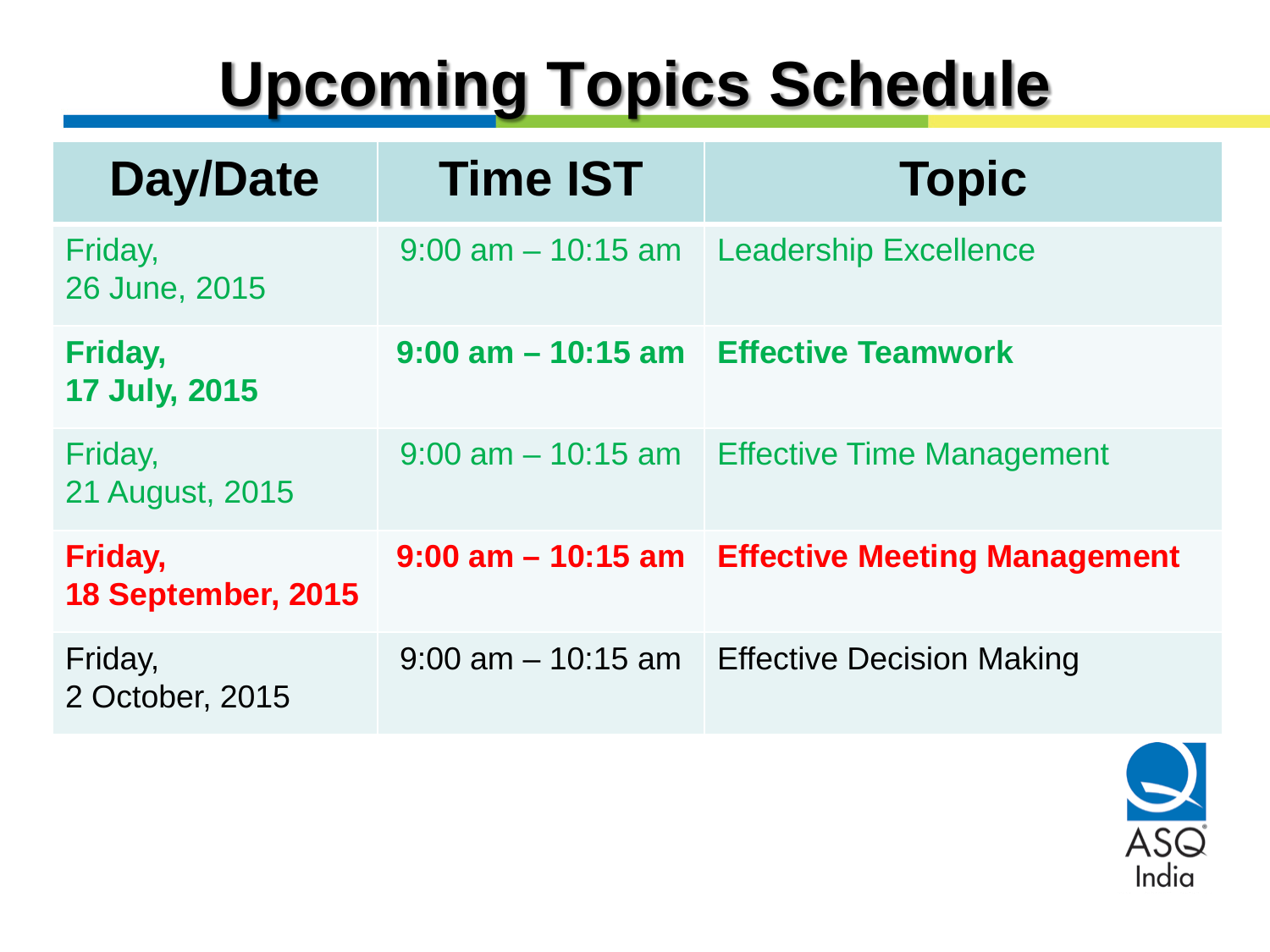## **Meeting YouTubes**

<https://www.youtube.com/watch?v=xQW1fEwYZVA>\_2.03 min - Meeting from Hell!